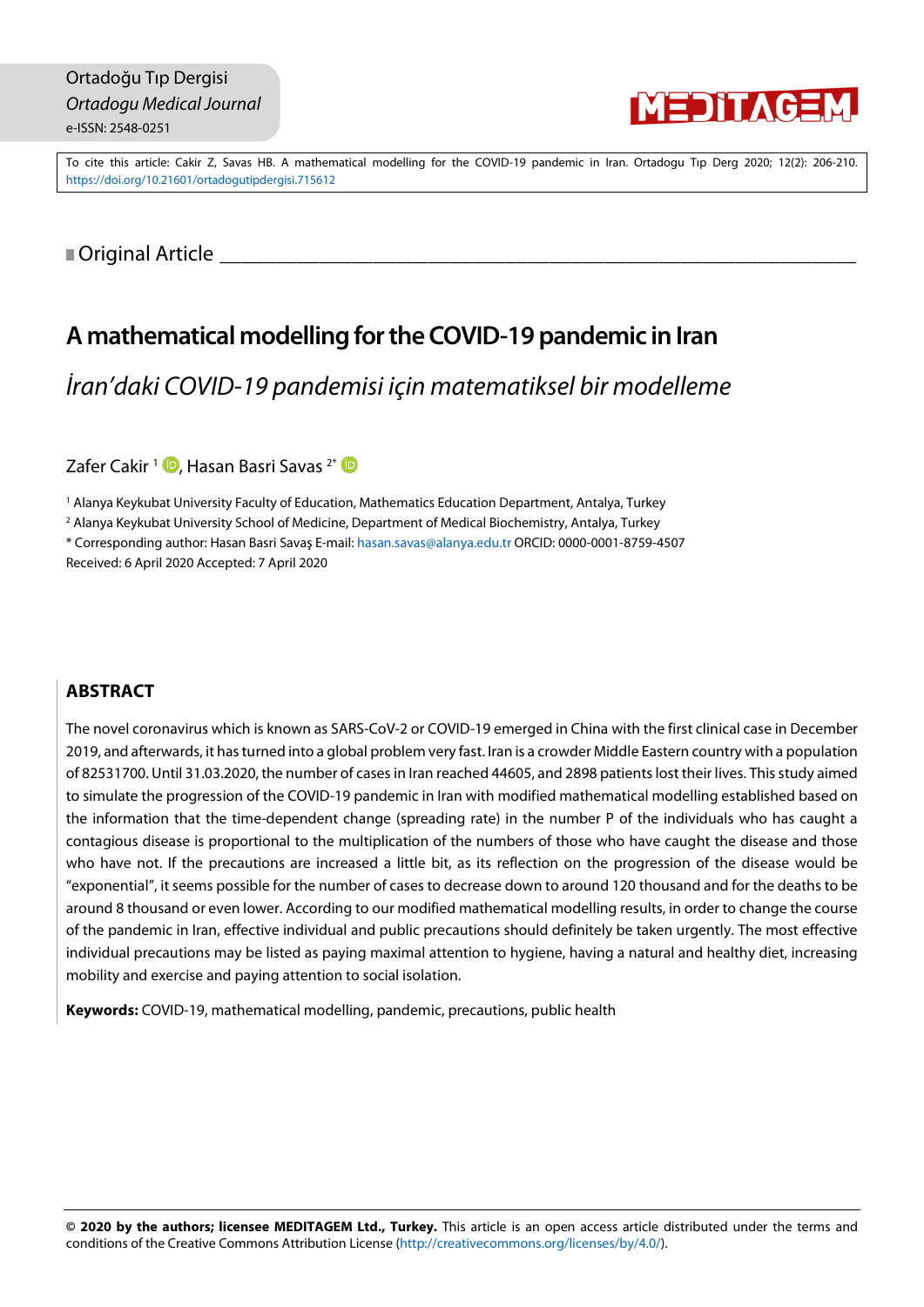SARS-CoV-2 veya COVID-19 olarak bilinen yeni koronavirüs, Çin'de Aralık 2019'daki ilk klinik vaka ile ortaya çıktı ve daha sonra çok hızlı bir şekilde küresel bir soruna dönüştü. İran, nüfusu 82531700 olan bir kalabalık Ortadoğu ülkesidir. 31.03.2020 tarihine kadar İran'daki vaka sayısı 44605'e ulaştı ve 2898 hasta hayatını kaybetti. Bu çalışmada, genel anlamda bulaşıcı hastalığa yakalanmış bireylerin P sayısının zamana göre değişim (yayılma) hızı; hastalığa yakalanmış olanların sayısı ile yakalanmamış olanların sayısının çarpımı ile orantılı olması bilgisinden yola çıkarak oluşturulan yeni bir modifiye özgün matematiksel modelleme üzerinden COVID-19 pandemisinin İran'daki gidişatının simüle edilmesi amaçlandı. Önlemler biraz artarsa, hastalığın ilerlemesi üzerine yansıması "üstsel" olacağı için, vaka sayısının 120 bine düşmesi ve ölümlerin 8 bin civarında olması bile mümkün görünmektedir. Modifiye matematiksel modelleme sonuçlarımıza göre, İran'daki pandeminin seyrini değiştirmek için etkili bir şekilde bireysel ve kamusal önlemler mutlaka acilen alınmalıdır. En etkili bireysel önlemler hijyene azami önem vermek, doğal ve sağlıklı beslenmek, hareketliliği ve egzersizi arttırmak ve sosyal izolasyona dikkat etmek olarak sıralanabilir.

**Anahtar kelimeler:** COVID-19, matematiksel modelleme, pandemi, önlemler, halk sağlığı

#### **INTRODUCTION**

The novel coronavirus which is known as SARS-CoV-2 or COVID-19 emerged in China with the first clinical case in December 2019, and afterwards, it has turned into a global problem very fast. COVID-19 starts with upper respiratory tract infection symptoms and may progress towards lower respiratory tract infections and respiratory distress. It may create a life-threatening situation as a result of viral pneumonia progressing with diffuse lung involvement. One of the countries in the world where it has progressed most rapidly is Iran [1-3]. In Iran, the first COVID-19 case was seen on 19.02.2020. Iran is a crowder Middle Eastern country with a population of 82531700. Until 31.03.2020, the number of cases in Iran reached 44605, and 2898 patients lost their lives. COVID-19 infection, which is spread very fast, has reached pandemic conditions in Iran, as in the entire world [4]. The diagnosis of COVID-19 is made at molecular medicine laboratories with the method of reverse transcription-polymerase chain reaction. The fight against the pandemic has got easier with the help of RT-PCR analysis. However, in the diagnosis of the disease, while molecular analyses are important, clinical findings should definitely be considered. Additionally, classical viral infection findings may be seen with biochemical analyses, and radiological imaging may be useful in diagnosis[5]. Due to the rapid progression of the COVID-19 pandemic in Iran and the high numbers of infected and deceased cases, it is important to know about the progression of the disease in the near future. It is important to use scientific modelling to know about the number of cases in the near future and how much these potential numbers could be reduced with the universal precautions that could be taken. This study aimed to simulate the progression of the COVID-19 pandemic in

Iran with novel, modified mathematical modelling established based on the information that the timedependent change (spreading rate) in the number  $P$  of the individuals who has caught a contagious disease is proportional to the multiplication of the numbers of those who have caught the disease and those who have not.

# **METHOD**

It is known that the spreading rate of a contagious disease emerging in a region with a population  $M$  is proportional to the multiplication of the numbers of those who have caught the disease and those who have not [6]. Where  $\lambda$  is the proportional constant, this situation is expressed in the mathematical language with the following differential equation:

$$
\frac{dP}{dt} = \lambda P(M - P) \tag{1}
$$

Additionally, the model given by (1) in the literature was developed by Cakir and Savas in a way to simulate the COVID-19 pandemic trend in Turkey (7).

In this study, it was modified as "**the spreading rate of the**  $\frac{dP}{dt}$  is directly proportional to the **multiplication of the numbers of those who have caught the disease and those who have not and inversely proportional to the time variable**" and analyzed specifically for the "COVID-19 pandemic in Iran". Accordingly, the mathematical model representing the progression of the disease in Iran was established in the form of:

# **ÖZ**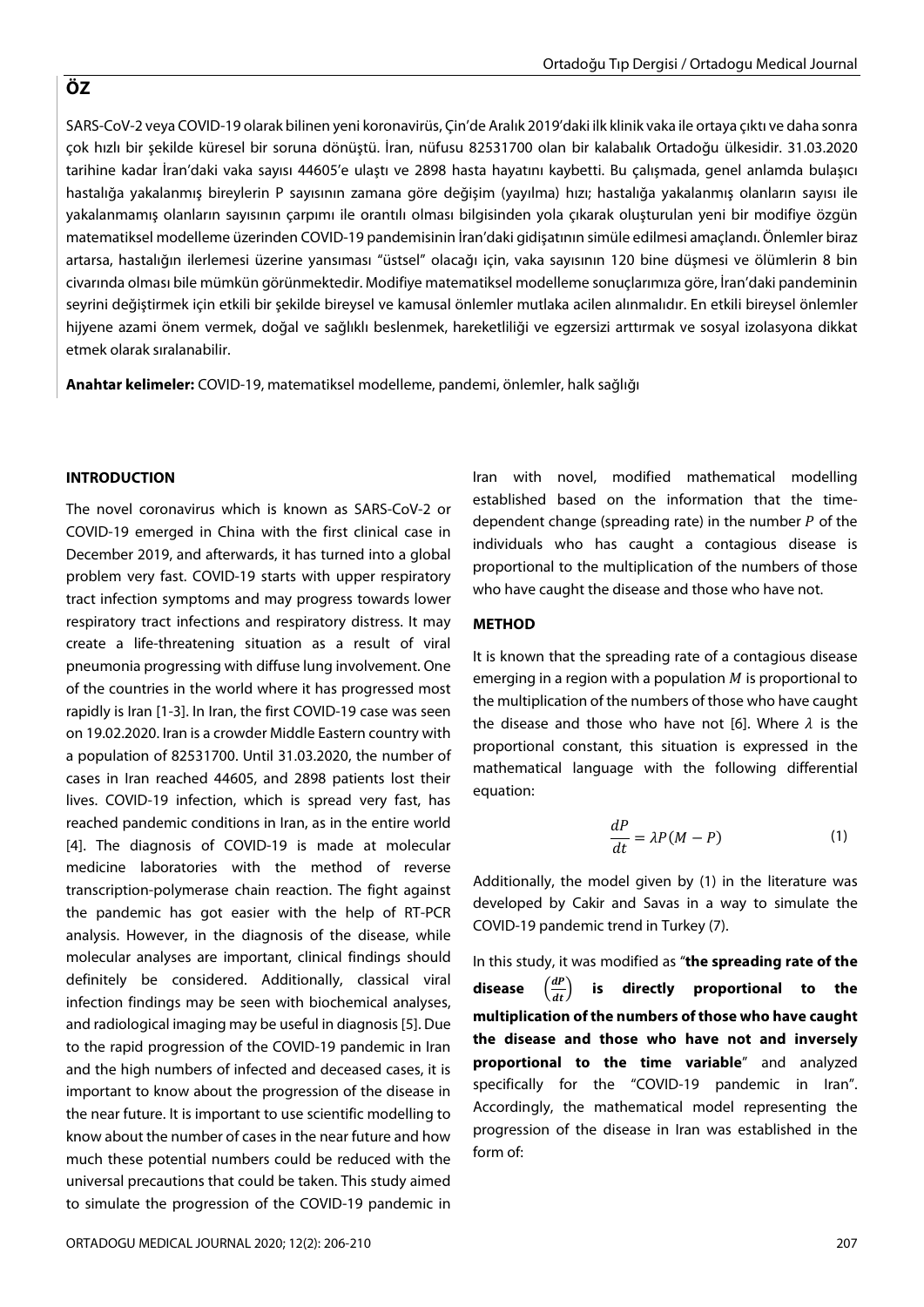$$
\begin{cases}\n\frac{dP}{dt} = \frac{63r}{100t^{0.37}}P(M - P) & (2) \\
P(0) = P_0 & (3)\n\end{cases}
$$

$$
P(0) = P_0
$$
  
\n
$$
P(t_1) = P_1
$$
\n(3)

The meanings assigned to the variables and parameters used in the model are shown below.

 $t$ : time variable (in days),

 $P(t)$ : number of patients at time *t*,

<u>ар</u>  $\frac{di}{dt}$ : derivative expressing the spreading rate of the disease,

 $\lambda$ : a parameter containing all factors that affect the change in spreading based on time.

In addition to this, let us express the initial number of patients by  $P(0) = P_0$  (at time  $t = 0$ ), the number of patients at a later time by  $P(t_1) = P_1$  (at time  $t = t_1$ ), and the highest possible number of patients as  $M$ .

In difference to the model (1) in the literature whose righthand side uses a proportionality constant  $\lambda$ , in our study, we used a function on the right-hand side explicitly including the variable *t* as  $\lambda(t) = \frac{63r}{100t^{0.37}}$ . This choice of ours allowed us to establish a mathematical model that allows us to reach more realistic data in the form of a (2)-(4) initial value problem (IVP). Here,  $r$  is a positive proportionality constant.

Now, let us solve the (2)-(4) initial value problem. For this, let us first take the differential equation (2) in type of separation of variables.

$$
\frac{dP}{dt} = \frac{63r}{100t^{0.37}}P(M - P) \Rightarrow \frac{dP}{P(M - P)} = \frac{63r}{100t^{0.37}}dt
$$

$$
\Rightarrow \frac{P}{(M - P)} = ce^{Mrt^{0.63}}
$$
(5)

$$
\Rightarrow P(t) = \frac{Mc}{\left(e^{-Mr\,t^{0.63}} + c\right)}
$$

Using the initial condition  $P(0) = P_0$  in (5),

$$
P(0) = P_0 = \frac{Mc}{(e^0 + c)} \implies c = \frac{P_0}{M - P_0}.
$$
 (6)

Additionally, if the condition (4) is used to determine the parameter  $r$  corresponding to the rate of spreading, it is seen that,

$$
P(t_1) = P_1 = \frac{Mc}{e^{-Mr t_1^{0.63}} + c} \Rightarrow e^{-Mr t_1^{0.63}} + c = \frac{Mc}{P_1}
$$
  

$$
\Rightarrow -Mr = t_1^{-0.63} ln\left(\frac{P_0 (M - P_1)}{P_1 (M - P_0)}\right).
$$
 (7)



**Figure 1.** Changing in the number of cases between 1 March - 15 May 2020

Putting the expressions (6) and (7) in the formula (5), the solution of the (2)-(4) IVP is obtained as

$$
P(t) = \frac{Mc}{(c + e^{-k t^{0.63}})}.
$$
 (8)

Here,  $k = \frac{1}{t_1^{0.63}} ln\left(\frac{P_1 (M - P_0)}{P_0 (M - P_1)}\right)$  $\frac{P_1(\mu-P_0)}{P_0(\mu-P_1)}$ , and it is a positive constant.

#### **RESULTS**

The behavior of the analytical function (8) we obtained as the theoretical solution of the (2)-(4) IVP represents the change in the number of patients in the period of 1 March - 15 May. To analyze this change in more detail and more tangibly, the information that the actual number of patients on 1 March 2020 ( $t = 0$  –onset) was  $P(0) = P_0 = 978$ individuals, and the actual number of patients on 31 March 2020 (taking  $t_1 = 31$ ) was  $P(t_1) = P(31) = P_1 = 44605$ .

In the case that the potential number of patients that could catch the disease is  $M = 180000$ , we may see the changing trend in the number of cases in a future 45-day period in **Figure 1**.

Based on the ratios of the cases and deaths reached by the day 31 March, the Corona-related death numbers expected for the one and a half months in the future are shown in **Figure 2**.

In the case that current practices continue ( $\alpha = 1$ ), it is expected for the number of cases to reach 160 thousand in mid-May, while the number of deaths is expected to exceed 10 thousand.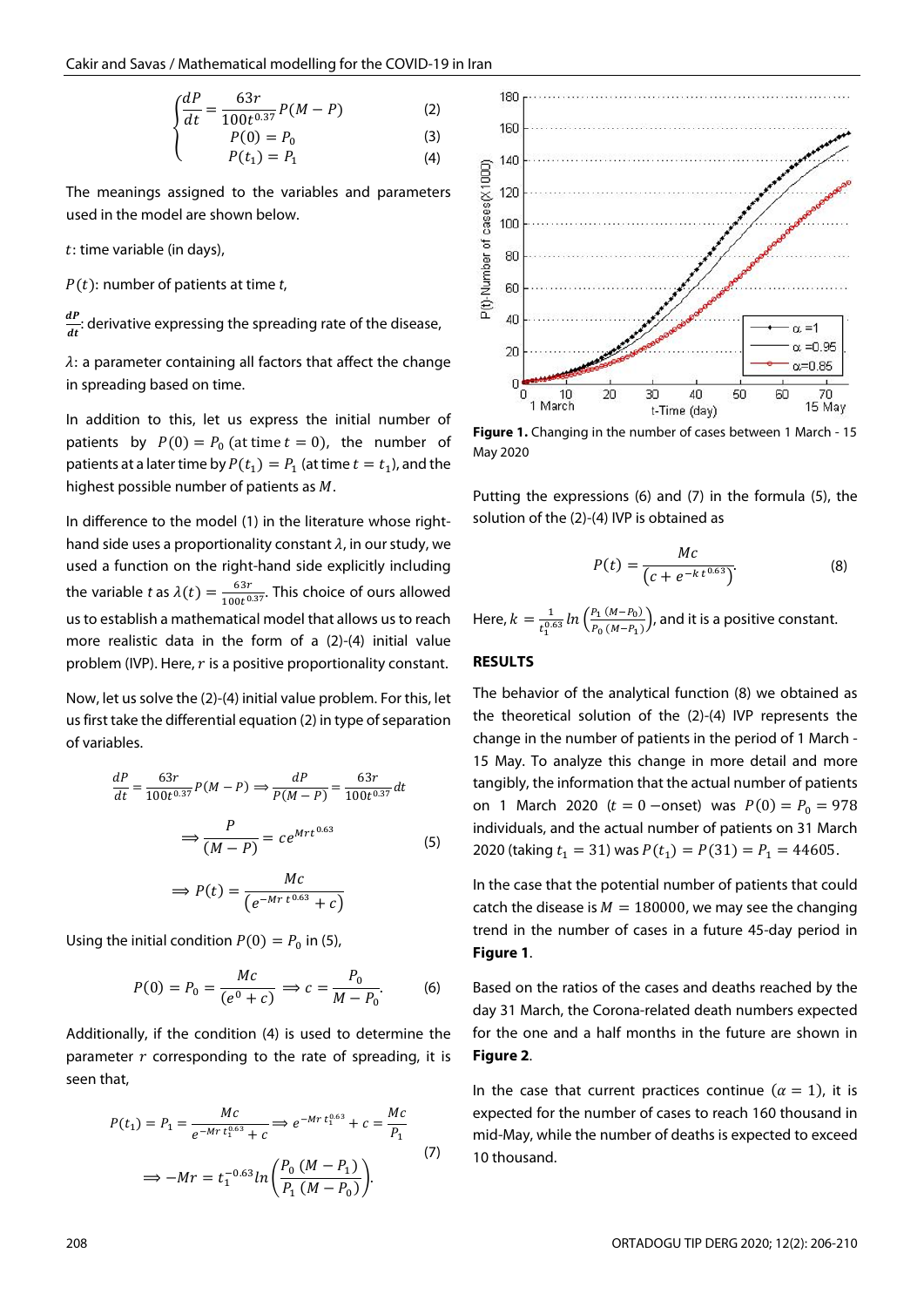

**Figure 2.** Changing in the number of deaths between 1 March - 15 May 2020

If the precautions are increased a little bit, as its reflection on the progression of the disease would be "exponential", it seems possible for the number of cases to decrease down to around 120 thousand and for the deaths to be around 8 thousand or even lower. We are obtaining these inferences with the help of an *α* control parameter that expresses the exponential reflections of precautions which we added to the solution of the mathematical model we established.

In contrast, in the case of alleviating existing practices or the public not taking the situation seriously, it is clear that these numbers will go up even further.

# **DISCUSSION**

11000 10000 9000

According to our mathematical modelling results, if serious precautions are not taken, it is projected that approximately 120000 new cases will emerge in Iran, and the number of the deceased may exceed 10 thousand in the next 40 days. For this reason, with the help of taking public and individual precautions in Iran within a scientific framework and strict implementations of these, a significant reduction may be achieved. The amount of increase of the COVID-19 pandemic has an "exponential" change. This is why precautions to be taken will be very effective in reducing the spreading rate of the disease. According to the analysis results on our modified mathematical model that we are presenting in this study, even a small increase in the precautions will create a large difference in terms of patient numbers and the number of patients who will lose their lives. If serious rates of effective precautions are not taken, the course of the pandemic in Iran may display a very fast change in the negative direction. For these reasons, every individual or social precaution to be taken in Iran will be very

significant in terms of controlling the COVID-19 pandemic and overcoming it with fewer losses. Our previous mathematical modelling results reflecting the situation in Turkey showed numerical differences, while they had similarities to Iran in terms of behaviors towards precautions. As in Turkey, with a small amount of effective precautions, it will be possible to highly reduce the number of cases in Iran. Our research results numerically demonstrate this situation (7).

## **CONCLUSION**

According to our modified mathematical modelling results, in order to change the course of the pandemic in Iran, effective individual and public precautions should definitely be taken urgently. The most effective individual precautions may be listed as paying maximal attention to hygiene, having a natural and healthy diet, increasing mobility and exercise and paying attention to social isolation. Being confined at home for social isolation may lead to a more sedentary life and an unhealthy diet. This situation weakens the immune system. We should be mobile within the home and regularly do simple exercises. Additionally, efforts should be spent to eat healthy. This way, the spreading rate of the disease will decrease, and as the immune system is strengthened, the mortality rate of patients diagnosed with COVID-19 will decrease. It should be noted that smoking is a fact that increases the risk factor related with COVID-19. Vitamin and antioxidant supplements are thought to be beneficial in prophylaxis and treatment. Additionally, in the public sense, it is necessary to make official regulations towards social isolation, diagnose suspicious cases by applying molecular tests fast, isolate patients and protect especially the elderly more.

## **DECLARATION OF CONFLICT OF INTEREST**

The authors received no financial support for the research and/or authorship of this article. There is no conflict of interest.

## **REFERENCES**

- 1. Soldati G, Smargiassi A, Inchingolo R, Buonsenso D, Perrone T, Briganti DF, et al. Proposal for international standardization of the use of lung ultrasound for COVID-19 patients; a simple, quantitative, reproducible method. J Ultrasound Med 2020. (doi: 10.1002/jum.15285).
- 2. Hu TY, Frieman M, Wolfram J. Insights from nanomedicine into chloroquine efficacy against COVID-19. Nat Nanotechnol 2020. (doi: 10.1038/s41565-020- 0674-9.